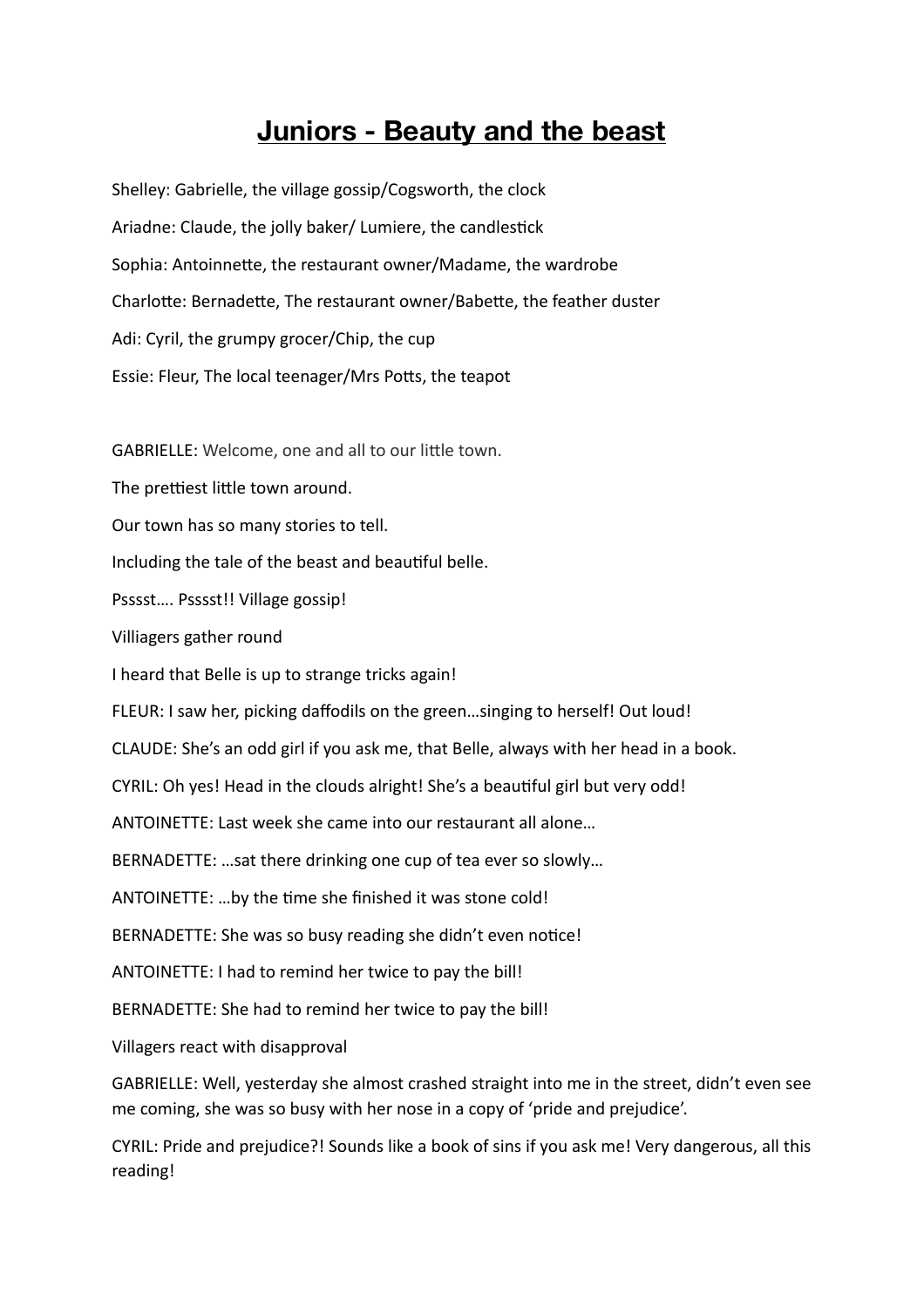CLAUDE: That's nothing! Last Tuesday, the girl came into my bakery, bought half a loaf of my finest multigrain, and proceeded to feed it to the pigeons!

FLEUR: Disgusting! What a waste! Disturbing the peace of our little town like that? That Belle truly is the strangest girl I have ever met!

# **FLEUR:**

Little town, it's a quiet village **Every day like the one before Little town, full of little people Waking up to say… ALL: Bonjour! Bonjour! Bonjour! Bonjour! Bonjour! Bonjour** 

## **ANTOINETTE:**

**There goes the baker with his tray like always The same old bread and rolls to sell Every morning just the same Since the morning that we came To this poor, provincial town Good Morning, Belle!** 

**BERNADETTE: Look there she goes, that girl is strange, no question Dazed and distracted, can't you tell? Never part of any crowd 'Cause her head's up on some cloud No denying she's a funny girl that Belle** 

# **ALL: Bonjour! Good day! How is your family? Bonjour! Good day! How is your wife? I need six eggs! That's too expensive!**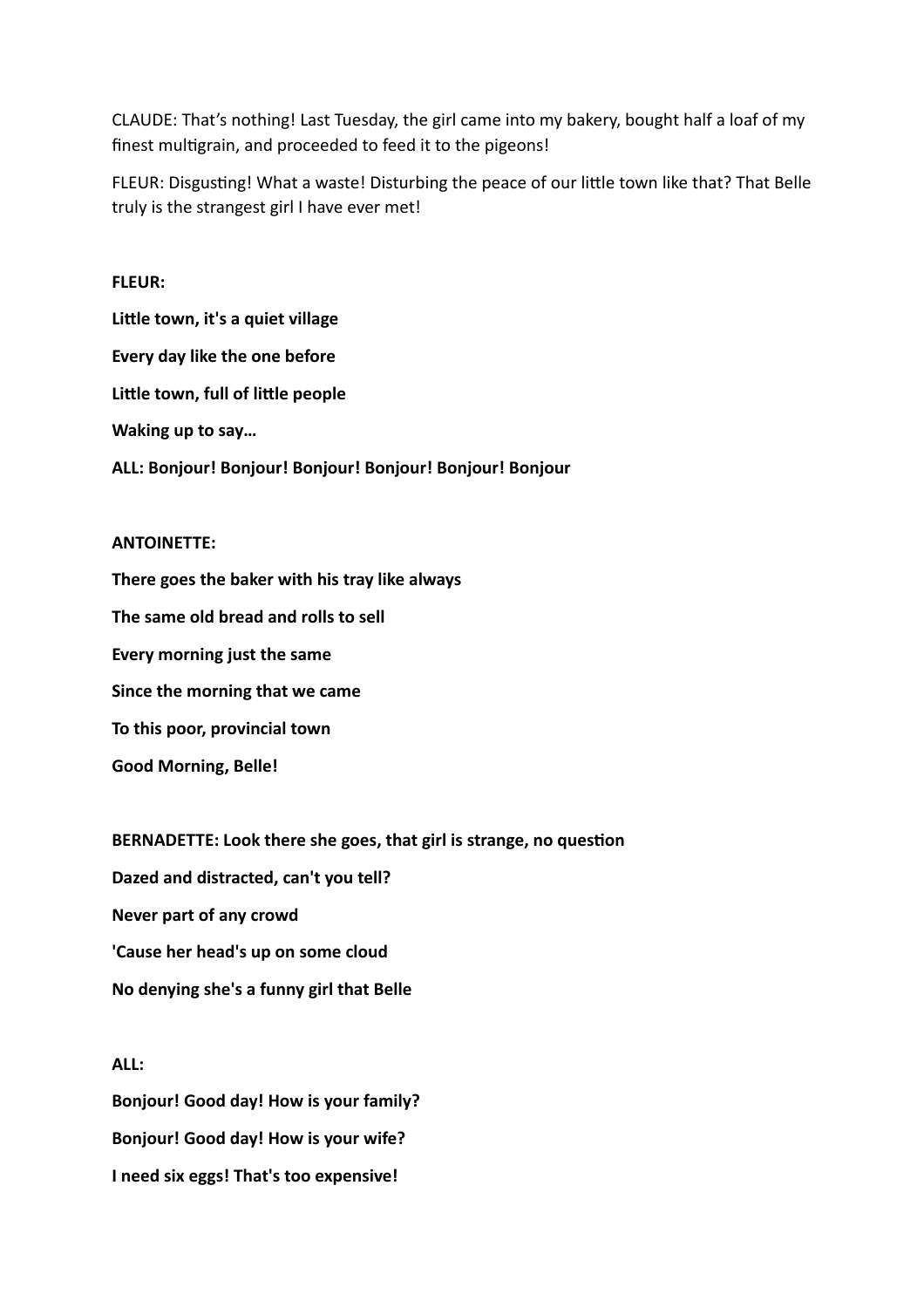### **There's nothing more than this provincial life!**

#### **CLAUDE:**

**Look there she goes, the girl is so peculiar I wonder if she's feeling well With a dreamy, far-off look And her nose stuck in a book What a puzzle to the rest of us is Belle** 

# **CYRIL:**

**Now it's no wonder that her name means 'Beauty' Her looks have got no parallel But behind that fair facade I'm afraid she's rather odd Very different from the rest of us is Belle** 

#### **GABRIELLE:**

**Look there she goes That girl is strange but special A most peculiar mademoiselle It's a pity and a sin She doesn't quite fit in 'Cause she really is a funny girl** 

**ALL: She really is a funny girl That Belle!**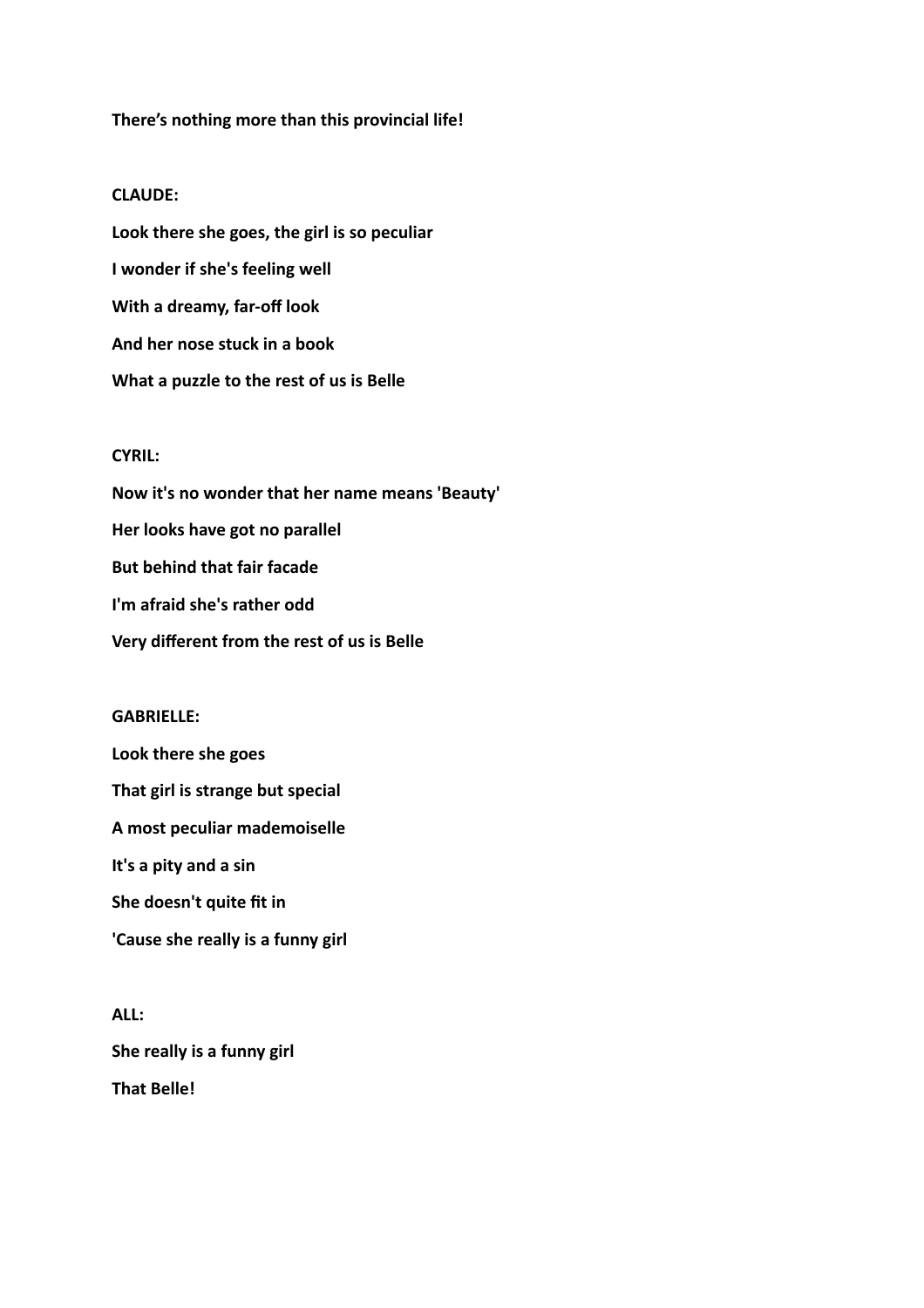CLAUDE: Belle wasn't the only odd ball around these parts. The story goes… Once upon a time there lived a prince. The prince met an evil witch, who cast a spell on him.

ANTOINETTE : The prince had been transformed into a beast! His Anger grew, but only true love could set him free. One day Belle was walking in the castle grounds when she was captured by the angry beast and locked away in his castle.

BERNADETTE: Alone inside the castle she noticed something very strange...the furniture was magical! All the servants in his castle had been transformed into talking objects.

*Everyone morphs into furniture characters* 

MRS POTTS: Mrs Potts. Nice to meet you. Would anybody like a cup of tea?

CHIP: Hi! I'm Chip! I'd love some tea please!

Mrs Potts pours tea into Chip

MADAME: My name is Madame. Enchente! I am full of surprises!

LUMIERE: Lumiere's the name, and I can light your way!

COGSWORTH: I'm Cogsworth. If you need the time, just let me know.

BABETTE: My name is Babette. I keep this place spotless!

MRS POTTS: Now everybody, settle down, settle down! As you know, we have a visitor in the Castle. A girl by the name of Belle.

CHIP: A visitor!? How exciting! We've never had one of those before!

BABETTE: Who is she?

MADAME: Where did she come from?

COGSWORTH: Why would she come to visit this dusty old castle?

BABETTE: Dusty?! Excuse me!?

The furniture start talking over each other. Lumiere claps his hands for attention

LUMIERE: Now, now! It doesn't matter where she's come from. It matters that she feels welcome here.

MRS POTTS: Exactly. And it is our job to make her feel welcome.

CHIP: But how do we do that?

MRS POTTS: Well… erm… I suppose we could start with a nice cup of tea?

LUMIERE: I suggest we create a spectacle! Something of a welcome parade! We will hang lights from the ceiling to create a welcoming atmosphere.

COGSWORTH: Yes, yes! Fantastic! And I'll create some music. With a tick tock tick tock and a chime to strike twelve! The place will come alive!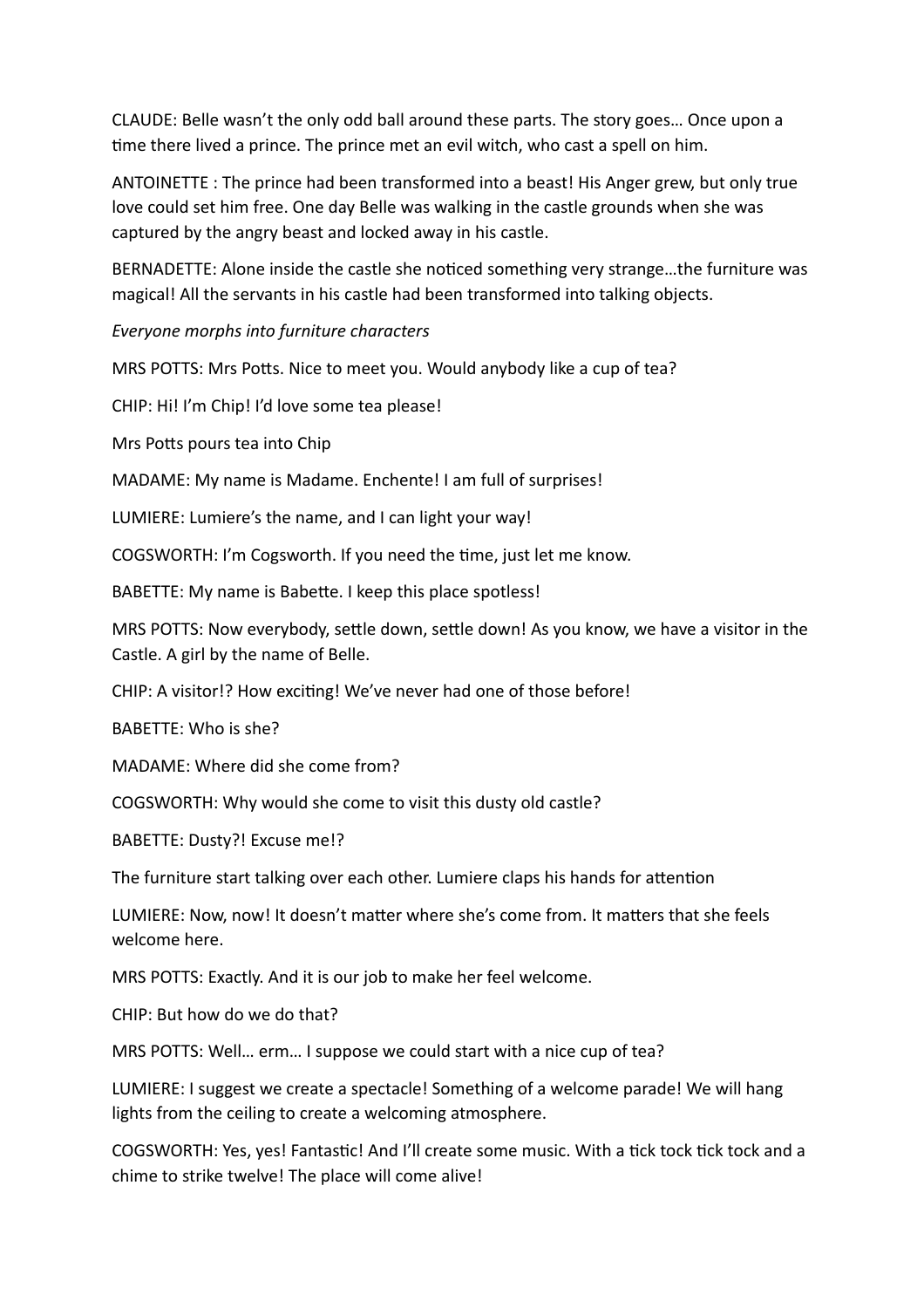MADAME: And I'll provide the costume! Sequins and sparkle for everyone! Belle can wear my finest silk gown!

BABETTE: I'll cook the dinner. Soup to start, followed by a roast with all the trimmings and my famous chocolate cake!

CHIP: Amazing! This is so exciting! Lets get started before our guest arrives.

**ALL** 

**Be our guest! Be our guest! Put our service to the test Tie your napkin 'round your neck, cherie And we'll provide the rest Soup du jour Hot hors d'œuvres Why, we only live to serve Try the gray stuff, it's delicious Don't believe me? Ask the dishes They can sing, they can dance A^er all, Miss, this is France And a dinner here is never second best Go on, unfold your menu Take a glance, and then you'll be our guest Oui, our guest, be our guest Be our guest! Be our guest! Our command is your request It's been years since we've had anybody here and we're obsessed** 

**With your meal, with your ease** 

**Yes, indeed, we aim to please** 

**While the candlelight's still glowing** 

**Let us help you, we'll keep going**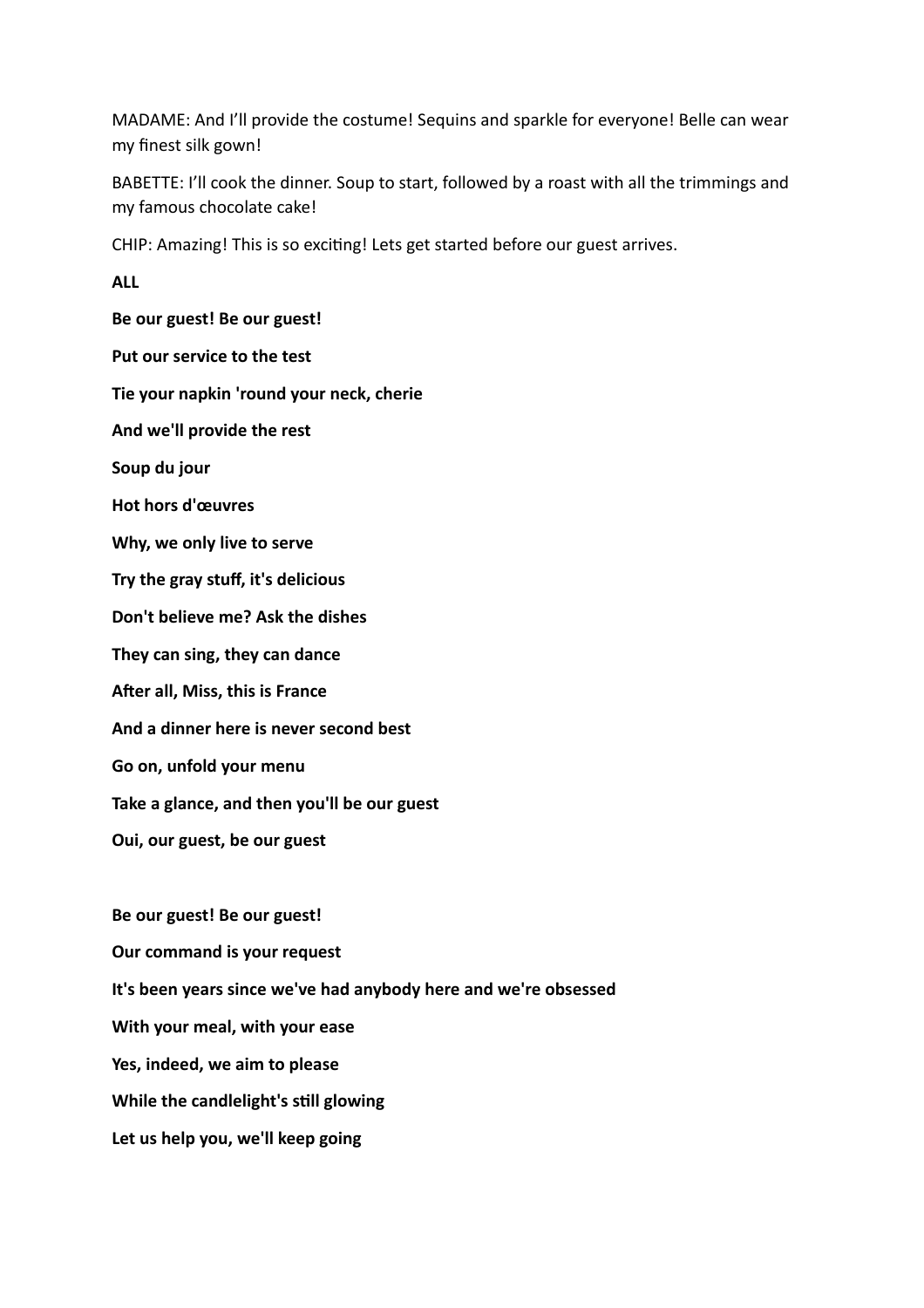**Course by course, one by one 'Til you shout, "Enough! I'm done!" Then we'll sing you off to sleep as you digest Tonight you'll prop your feet up But for now, let's eat up Be our guest! Be our guest! Be our guest! Please, be our guest!** 

CHIP: Belle made friends with everyone in the castle. She taught the beast to read and was kind to him. The beast saw how kind Belle was, and his anger began to fade away. Belle and the Beast had found true love. And true love means one thing… the spell would be broken. And we would all be…

ALL: Human again!

# **HUMAN AGAIN DANCE**

MRS POTTS: The spell was broken! The beast had turned back into a prince and the couple were happy and free. True love had saved them both. They were married and lived happily ever after.

**ALL:** 

**Tale as old as time True as it can be Barely even friends Then somebody bends Unexpectedly**

**Just a little change Small to say the least Both a little scared Neither one prepared** 

**Beauty and the beast**